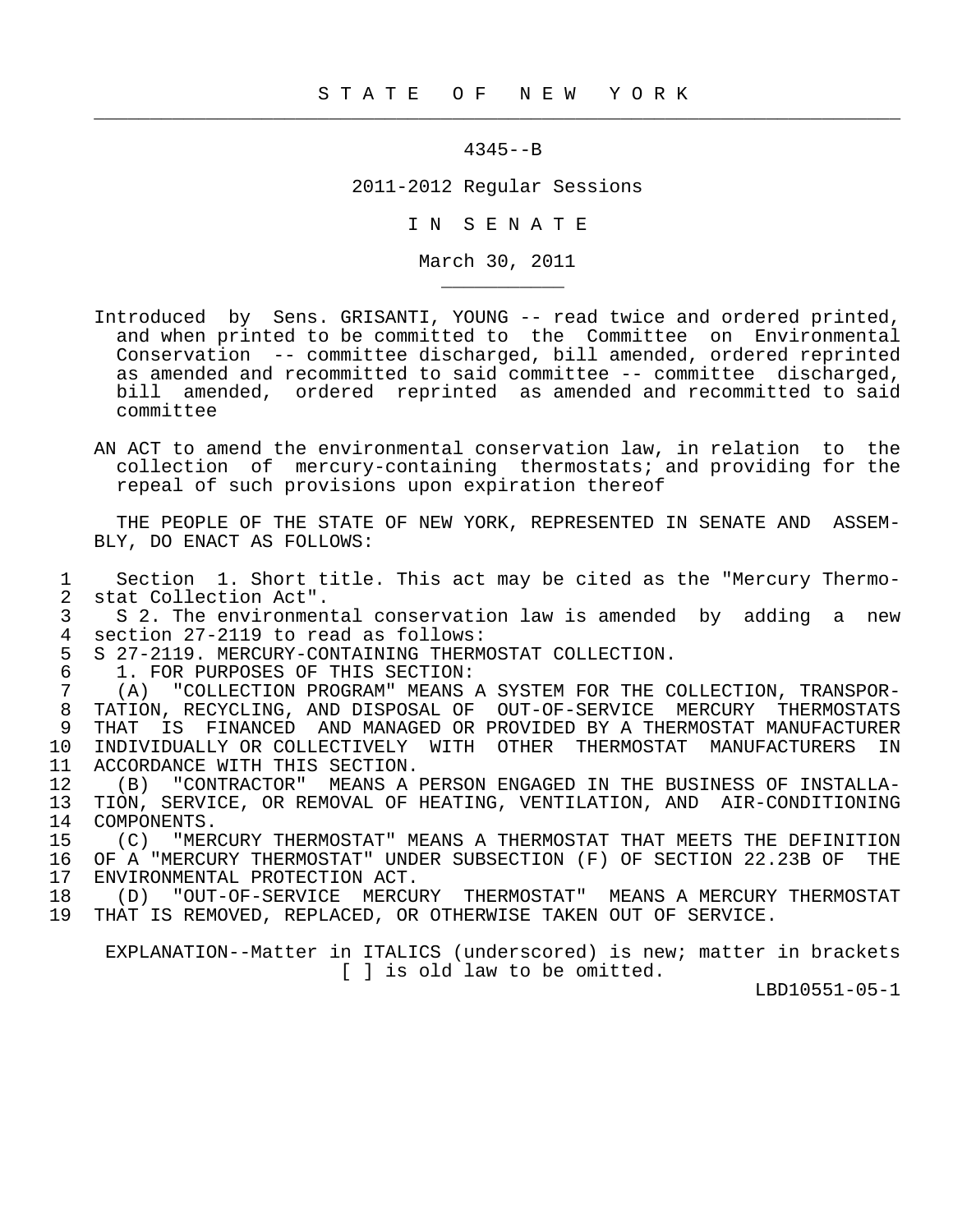4 ANY OTHER LEGAL ENTITY, OR ITS LEGAL REPRESENTATIVES, AGENTS, OR<br>5 ASSIGNS.  $5$  ASSIGNS.<br>6  $(F)$  "

 6 (F) "QUALIFIED CONTRACTOR" MEANS A PERSON ENGAGED IN THE BUSINESS OF 7 INSTALLATION, SERVICE, OR REMOVAL OF HEATING, VENTILATION, AND AIR-CON- 8 DITIONING COMPONENTS WHO EMPLOYS SEVEN OR MORE SERVICE TECHNICIANS OR<br>9 INSTALLERS OR WHO IS LOCATED IN AN AREA OUTSIDE OF AN URBAN AREA, AS 9 INSTALLERS OR WHO IS LOCATED IN AN AREA OUTSIDE OF AN URBAN AREA, AS<br>10 DEFINED BY THE UNITED STATES BUREAU OF THE CENSUS 10 DEFINED BY THE UNITED STATES BUREAU OF THE CENSUS.<br>11 (G) "OUALIFIED LOCAL GOVERNMENT AUTHORITIES" MEA

11 (G) "QUALIFIED LOCAL GOVERNMENT AUTHORITIES" MEANS HOUSEHOLD HAZARDOUS<br>12 WASTE FACILITIES, SOLID WASTE MANAGEMENT AGENCIES, ENVIRONMENTAL MANAGE-12 WASTE FACILITIES, SOLID WASTE MANAGEMENT AGENCIES, ENVIRONMENTAL MANAGE-<br>13 MENT AGENCIES. OR DEPARTMENTS OF PUBLIC HEALTH. 13 MENT AGENCIES, OR DEPARTMENTS OF PUBLIC HEALTH.<br>14 (H) "THERMOSTAT MANUFACTURER" MEANS A PERSON

14 (H) "THERMOSTAT MANUFACTURER" MEANS A PERSON WHO OWNS OR OWNED A NAME<br>15 BRAND OF ONE OR MORE MERCURY THERMOSTATS SOLD IN THE STATE. 15 BRAND OF ONE OR MORE MERCURY THERMOSTATS SOLD IN THE STATE.<br>16 (I) "THERMOSTAT RETAILER" MEANS A PERSON WHO SELLS THERMO

16 (I) "THERMOSTAT RETAILER" MEANS A PERSON WHO SELLS THERMOSTATS OF ANY<br>17 KIND PRIMARILY TO HOMEOWNERS OR OTHER NONPROFESSIONALS THROUGH ANY SALE 17 KIND PRIMARILY TO HOMEOWNERS OR OTHER NONPROFESSIONALS THROUGH ANY SALE<br>18 OR DISTRIBUTION MECHANISM, INCLUDING, BUT NOT LIMITED TO, SALES USING 18 OR DISTRIBUTION MECHANISM, INCLUDING, BUT NOT LIMITED TO, SALES USING<br>19 THE INTERNET OR CATALOGS, A THERMOSTAT RETAILER THAT MEETS THE DEFI-19 THE INTERNET OR CATALOGS. A THERMOSTAT RETAILER THAT MEETS THE DEFI-<br>20 NITION OF THERMOSTAT WHOLESALER SHALL BE CONSIDERED A THERMOSTAT WHOLE-20 NITION OF THERMOSTAT WHOLESALER SHALL BE CONSIDERED A THERMOSTAT WHOLE-<br>21 SALER. 21 SALER.<br>22 (J)

22 (J) "THERMOSTAT WHOLESALER" MEANS A PERSON WHO IS ENGAGED IN THE<br>23 DISTRIBUTION AND WHOLESALE SELLING OF HEATING, VENTILATION, AND AIR-CON- 23 DISTRIBUTION AND WHOLESALE SELLING OF HEATING, VENTILATION, AND AIR-CON- 24 DITIONING COMPONENTS, INCLUDING, BUT NOT LIMITED TO, THERMOSTATS, TO<br>25 CONTRACTORS, AND WHOSE TOTAL WHOLESALE SALES ACCOUNT FOR EIGHTY PERCENT 25 CONTRACTORS, AND WHOSE TOTAL WHOLESALE SALES ACCOUNT FOR EIGHTY PERCENT 26 OR MORE OF ITS TOTAL SALES. A THERMOSTAT MANUFACTURER, AS DEFINED IN<br>27 PARAGRAPH (H) OF THIS SUBDIVISION, IS NOT A THERMOSTAT WHOLESALER. 27 PARAGRAPH (H) OF THIS SUBDIVISION, IS NOT A THERMOSTAT WHOLESALER.<br>28 2. EACH THERMOSTAT MANUFACTURER SHALL, INDIVIDUALLY OR COLLECT

28 2. EACH THERMOSTAT MANUFACTURER SHALL, INDIVIDUALLY OR COLLECTIVELY<br>29 WITH OTHER THERMOSTAT MANUFACTURERS, ESTABLISH AND MAINTAIN A COLLECTION 29 WITH OTHER THERMOSTAT MANUFACTURERS, ESTABLISH AND MAINTAIN A COLLECTION<br>30 PROGRAM FOR THE COLLECTION, TRANSPORTATION, AND PROPER MANAGEMENT OF 30 PROGRAM FOR THE COLLECTION, TRANSPORTATION, AND PROPER MANAGEMENT OF<br>31 OUT-OF-SERVICE MERCURY THERMOSTATS IN ACCORDANCE WITH THE PROVISIONS OF 31 OUT-OF-SERVICE MERCURY THERMOSTATS IN ACCORDANCE WITH THE PROVISIONS OF<br>32 THIS SECTION. 32 THIS SECTION.<br>33 3. EACH THE

33 3. EACH THERMOSTAT MANUFACTURER SHALL, INDIVIDUALLY OR COLLECTIVELY<br>34 WITH OTHER THERMOSTAT MANUFACTURERS THROUGH A COLLECTION PROGRAM, DO THE 34 WITH OTHER THERMOSTAT MANUFACTURERS THROUGH A COLLECTION PROGRAM, DO THE 35 FOLLOWING: 35 FOLLOWING:<br>36 (A) ON

(A) ON AND AFTER JANUARY FIRST, TWO THOUSAND THIRTEEN, COMPILE A LIST 37 OF THERMOSTAT WHOLESALERS IN THE STATE AND OFFER EACH THERMOSTAT WHOLE-<br>38 SALER CONTAINERS FOR THE COLLECTION OF OUT-OF-SERVICE MERCURY THERMO-38 SALER CONTAINERS FOR THE COLLECTION OF OUT-OF-SERVICE MERCURY THERMO-<br>39 STATS. 39 STATS.<br>40 (B)

 40 (B) ON AND AFTER JANUARY FIRST, TWO THOUSAND THIRTEEN, MAKE COLLECTION 41 CONTAINERS AVAILABLE TO ALL QUALIFIED CONTRACTORS, THERMOSTAT WHOLE-<br>42 SALERS, THERMOSTAT RETAILERS, AND OUALIFIED LOCAL GOVERNMENT AUTHORITIES 42 SALERS, THERMOSTAT RETAILERS, AND QUALIFIED LOCAL GOVERNMENT AUTHORITIES<br>43 IN THIS STATE THAT REQUEST A CONTAINER, EACH THERMOSTAT MANUFACTURER 43 IN THIS STATE THAT REQUEST<sup>A</sup> CONTAINER. EACH-THERMOSTAT-MANUFACTURER<br>44 SHALL-WITH-EACH-CONTAINER INCLUDE INFORMATION REGARDING THE PROPER 44 SHALL WITH EACH CONTAINER INCLUDE INFORMATION REGARDING THE PROPER<br>45 MANAGEMENT OF OUT-OF-SERVICE-MERCURY-THERMOSTATS AS UNIVERSAL-WASTE-IN MANAGEMENT OF OUT-OF-SERVICE MERCURY THERMOSTATS AS UNIVERSAL WASTE IN 46 ACCORDANCE WITH THE COLLECTION PROGRAM AND DEPARTMENT RULES.<br>47 (C) ESTABLISH A SYSTEM TO COLLECT, TRANSPORT, AND PROP

 47 (C) ESTABLISH A SYSTEM TO COLLECT, TRANSPORT, AND PROPERLY MANAGE 48 OUT-OF-SERVICE MERCURY THERMOSTATS FROM ALL COLLECTION SITES ESTABLISHED 49 UNDER THIS SECTION.<br>50 (D) NOT INCLUDE

50 (D) NOT INCLUDE ANY FEES OR OTHER CHARGES TO PERSONS PARTICIPATING IN<br>51 THE PROGRAM, EXCEPT THAT EACH THERMOSTAT WHOLESALER, OUALIFIED CONTRAC-51 THE PROGRAM, EXCEPT THAT EACH THERMOSTAT WHOLESALER, QUALIFIED CONTRAC-<br>52 TOR, OUALIFIED LOCAL GOVERNMENT AUTHORITY, OR THERMOSTAT RETAILER THAT 52 TOR, QUALIFIED LOCAL GOVERNMENT AUTHORITY, OR THERMOSTAT RETAILER THAT<br>53 IS PROVIDED WITH ONE OR MORE COLLECTION CONTAINERS MAY BE CHARGED A 53 IS PROVIDED WITH ONE OR MORE COLLECTION CONTAINERS MAY BE CHARGED A<br>54 ONE-TIME, PROGRAM ADMINISTRATION FEE NOT TO EXCEED SEVENTY-FIVE DOLLARS 54 ONE-TIME PROGRAM ADMINISTRATION FEE NOT TO EXCEED SEVENTY-FIVE DOLLARS 55 PER COLLECTION CONTAINER.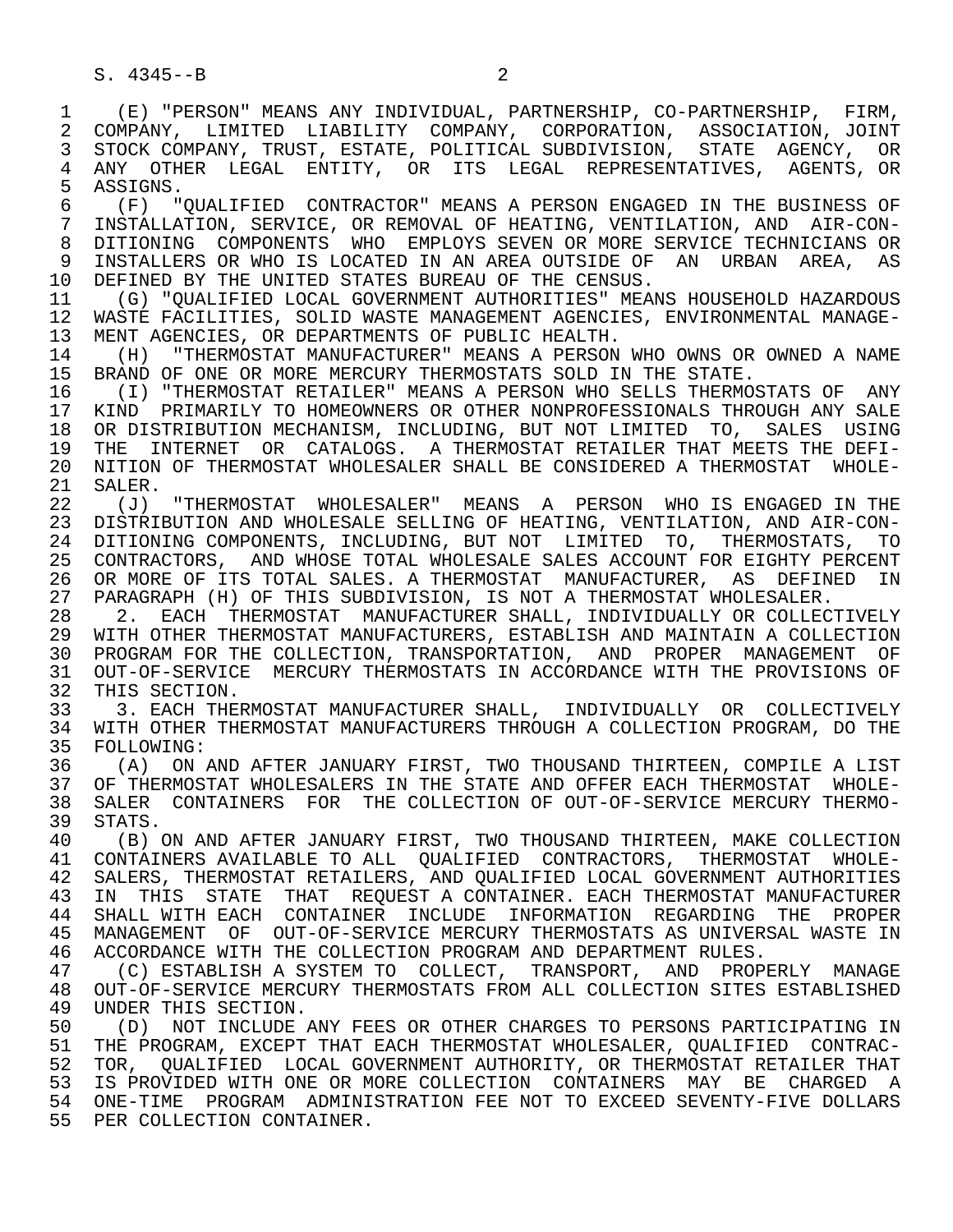1 (E) FROM JANUARY FIRST, TWO THOUSAND THIRTEEN, THROUGH DECEMBER THIR-<br>2 TY-FIRST, TWO THOUSAND FIFTEEN, CONDUCT EDUCATION AND OUTREACH EFFORTS, 2 TY-FIRST, TWO THOUSAND FIFTEEN, CONDUCT EDUCATION AND OUTREACH EFFORTS,<br>3 INCLUDING, BUT NOT LIMITED TO THE FOLLOWING: 3 INCLUDING, BUT NOT LIMITED TO THE FOLLOWING: 4 (1) CREATE A PUBLIC SERVICE ANNOUNCEMENT PROMOTING COLLECTION AND<br>5 PROPER MANAGEMENT OF OUT-OF-SERVICE MERCURY THERMOSTATS, COPIES OF WHICH 5 PROPER MANAGEMENT OF OUT-OF-SERVICE MERCURY THERMOSTATS, COPIES OF WHICH<br>6 SHALL BE PROVIDED TO THE DEPARTMENT; 6 SHALL BE PROVIDED TO THE DEPARTMENT;<br>7 (2) ESTABLISH AND MAINTAIN A PUB 7 (2) ESTABLISH AND MAINTAIN A PUBLICLY ACCESSIBLE WEBSITE FOR THE 8 DISSEMINATION OF EDUCATIONAL MATERIALS TO PROMOTE THE COLLECTION OF PROMOTE AND LATES SUPERMOSTATS. THIS WEBSITE SHALL INCLUDE TEMPLATES 9 OUT-OF-SERVICE MERCURY THERMOSTATS. THIS WEBSITE SHALL INCLUDE TEMPLATES<br>10 OF THE EDUCATIONAL MATERIALS ON THE INTERNET WEBSITE IN A FORM AND 10 OF THE EDUCATIONAL MATERIALS ON THE INTERNET WEBSITE IN A FORM AND<br>11 FORMAT THAT CAN BE EASILY DOWNLOADED AND PRINTED. THE LINK TO THIS 11 FORMAT THAT CAN BE EASILY DOWNLOADED AND PRINTED. THE LINK TO THIS<br>12 WEBSITE SHALL BE PROVIDED TO THE DEPARTMENT; 12 WEBSITE SHALL BE PROVIDED TO THE DEPARTMENT;<br>13 (3) CONTACT THERMOSTAT WHOLESALERS AT LEAS' 13 (3) CONTACT THERMOSTAT WHOLESALERS AT LEAST ONCE A YEAR TO ENCOURAGE<br>14 THEIR SUPPORT AND PARTICIPATION IN EDUCATING THEIR CUSTOMERS ON THE 14 THEIR SUPPORT AND PARTICIPATION IN EDUCATING THEIR CUSTOMERS ON THE 15 IMPORTANCE OF AND STATUTORY REQUIREMENTS FOR THE COLLECTION AND PROPER 16 MANAGEMENT OF OUT-OF-SERVICE MERCURY THERMOSTATS;<br>17 (4) DEVELOP AND IMPLEMENT STRATEGIES TO ENCOUR; 17 (4) DEVELOP AND IMPLEMENT STRATEGIES TO ENCOURAGE PARTICIPATING THER- 18 MOSTAT RETAILERS TO EDUCATE THEIR CUSTOMERS ON THE IMPORTANCE OF AND<br>19 OPPORTUNITIES FOR COLLECTING AND RECYCLING OUT-OF-SERVICE MERCURY THER-19 OPPORTUNITIES FOR COLLECTING AND RECYCLING OUT-OF-SERVICE MERCURY THER-<br>20 MOSTATS; 20 MOSTATS;<br>21 (5) CR 21 (5) CREATE AND MAINTAIN A WEB-BASED PROGRAM THAT ALLOWS CONTRACTORS<br>22 AND CONSUMERS TO IDENTIFY COLLECTION SITES FOR OUT-OF-SERVICE MERCURY 22 AND CONSUMERS TO IDENTIFY COLLECTION SITES FOR OUT-OF-SERVICE MERCURY<br>23 THERMOSTATS BY ZIP CODE IN THE STATE; 23 THERMOSTATS BY ZIP CODE IN THE STATE;<br>24 (6) PREPARE AND MAIL TO CONTRACTOR 24 (6) PREPARE AND MAIL TO CONTRACTOR ASSOCIATIONS A POSTCARD OR OTHER<br>25 NOTICE THAT PROVIDES INFORMATION ON THE COLLECTION PROGRAM FOR 25 NOTICE THAT PROVIDES INFORMATION ON THE COLLECTION PROGRAM FOR 26 OUT-OF-SERVICE MERCURY THERMOSTATS; AND<br>27 (7) DEVELOP INFORMATIONAL ARTICLES, PR 27 (7) DEVELOP INFORMATIONAL ARTICLES, PRESS RELEASES, AND NEWS STORIES<br>28 PERTAINING TO THE IMPORTANCE OF AND OPPORTUNITIES FOR COLLECTING AND 28 PERTAINING TO THE IMPORTANCE OF AND-OPPORTUNITIES FOR-COLLECTING AND 29 RECYCLING COLLECTING AND 29 RECYCLING 29 RECYCLING OUT-OF-SERVICE MERCURY THERMOSTATS AND DISTRIBUTE THOSE MATE-<br>30 RIALS TO TRADE PUBLICATIONS, LOCAL MEDIA, AND STAKEHOLDER GROUPS. 30 RIALS TO TRADE PUBLICATIONS, LOCAL MEDIA, AND STAKEHOLDER GROUPS.<br>31 (F) ON OR BEFORE JANUARY FIRST, TWO THOUSAND THIRTEEN, DEVEI 31 (F) ON OR BEFORE JANUARY FIRST, TWO THOUSAND THIRTEEN, DEVELOP AND<br>32 UPDATE AS NECESSARY EDUCATIONAL AND OTHER OUTREACH MATERIALS FOR 32 UPDATE AS NECESSARY EDUCATIONAL AND OTHER OUTREACH MATERIALS FOR<br>33 DISTRIBUTION TO CONTRACTORS, CONTRACTOR ASSOCIATIONS, AND-CONSUMERS, 33 DISTRIBUTION TO CONTRACTORS, CONTRACTOR ASSOCIATIONS, AND CONSUMERS. 34 THOSE MATERIALS SHALL BE MADE AVAILABLE FOR USE BY PARTICIPATING THERMO- 35 STAT WHOLESALERS, THERMOSTAT RETAILERS, CONTRACTORS, AND QUALIFIED LOCAL<br>36 GOVERNMENT AUTHORITIES. THE MATERIALS SHALL INCLUDE, BUT NOT BE LIMITED 36 GOVERNMENT AUTHORITIES. THE MATERIALS SHALL INCLUDE, BUT NOT BE LIMITED<br>37 TO, THE FOLLOWING: 37 TO, THE FOLLOWING:<br>38 (1) SIGNAGE, SUCI 38 (1) SIGNAGE, SUCH AS POSTERS AND CLING SIGNAGE, THAT CAN BE PROMINENT- 39 LY DISPLAYED TO PROMOTE THE COLLECTION OF OUT-OF-SERVICE MERCURY THERMO-<br>40 STATS TO CONTRACTORS AND CONSUMERS; AND 40 STATS TO CONTRACTORS AND CONSUMERS; AND 41 (2) WRITTEN MATERIALS OR TEMPLATES 41 (2) WRITTEN MATERIALS OR TEMPLATES OF MATERIALS FOR REPRODUCTION BY<br>42 THERMOSTAT WHOLESALERS AND THERMOSTAT RETAILERS TO BE PROVIDED TO 42 THERMOSTAT WHOLESALERS AND THERMOSTAT RETAILERS TO BE PROVIDED TO 43 CUSTOMERS AT THE TIME OF PURCHASE OR DELIVERY OF A THERMOSTAT, THE MATE-43 CUSTOMERS AT THE TIME OF PURCHASE OR DELIVERY OF A THERMOSTAT. THE MATE-<br>44 RIALS SHALL INCLUDE, BUT NOT BE LIMITED TO, INFORMATION ON THE IMPOR-44 RIALS SHALL INCLUDE, BUT NOT BE LIMITED TO, INFORMATION ON THE IMPOR-<br>45 TANCE OF PROPERLY MANAGING OUT-OF-SERVICE MERCURY THERMOSTATS AND OPPOR-TANCE OF PROPERLY MANAGING OUT-OF-SERVICE MERCURY THERMOSTATS AND OPPOR-46 TUNITIES FOR THE COLLECTION OF THOSE THERMOSTATS.<br>47 (G) PROVIDE AN OPPORTUNITY FOR THE DEPARTMENT 47 (G) PROVIDE AN OPPORTUNITY FOR THE DEPARTMENT AND OTHER INTERESTED<br>48 STAKEHOLDERS TO OFFER FEEDBACK AND SUGGESTIONS ON THE COLLECTION 48 STAKEHOLDERS TO OFFER FEEDBACK AND SUGGESTIONS ON THE COLLECTION 49 PROGRAM.<br>50 4. IF 50 4. IF THE COLLECTION PROGRAMS DO NOT COLLECTIVELY ACHIEVE THE<br>51 COLLECTION GOALS PROVIDED FOR IN SUBDIVISION EIGHT OF THIS SECTION FOR 51 COLLECTION GOALS PROVIDED FOR IN SUBDIVISION EIGHT OF THIS SECTION FOR 52 CALENDAR YEAR TWO THOUSAND FOURTEEN, TWO THOUSAND SIXTEEN, TWO THOUSAND

 53 EIGHTEEN OR TWO THOUSAND TWENTY, THERMOSTAT MANUFACTURERS SHALL, INDI- 54 VIDUALLY OR COLLECTIVELY, SUBMIT TO THE DEPARTMENT FOR REVIEW AND 55 APPROVAL PROPOSED REVISIONS TO THE COLLECTION PROGRAMS THAT ARE DESIGNED 56 TO ACHIEVE THE GOALS IN SUBSEQUENT CALENDAR YEARS. THE PROPOSED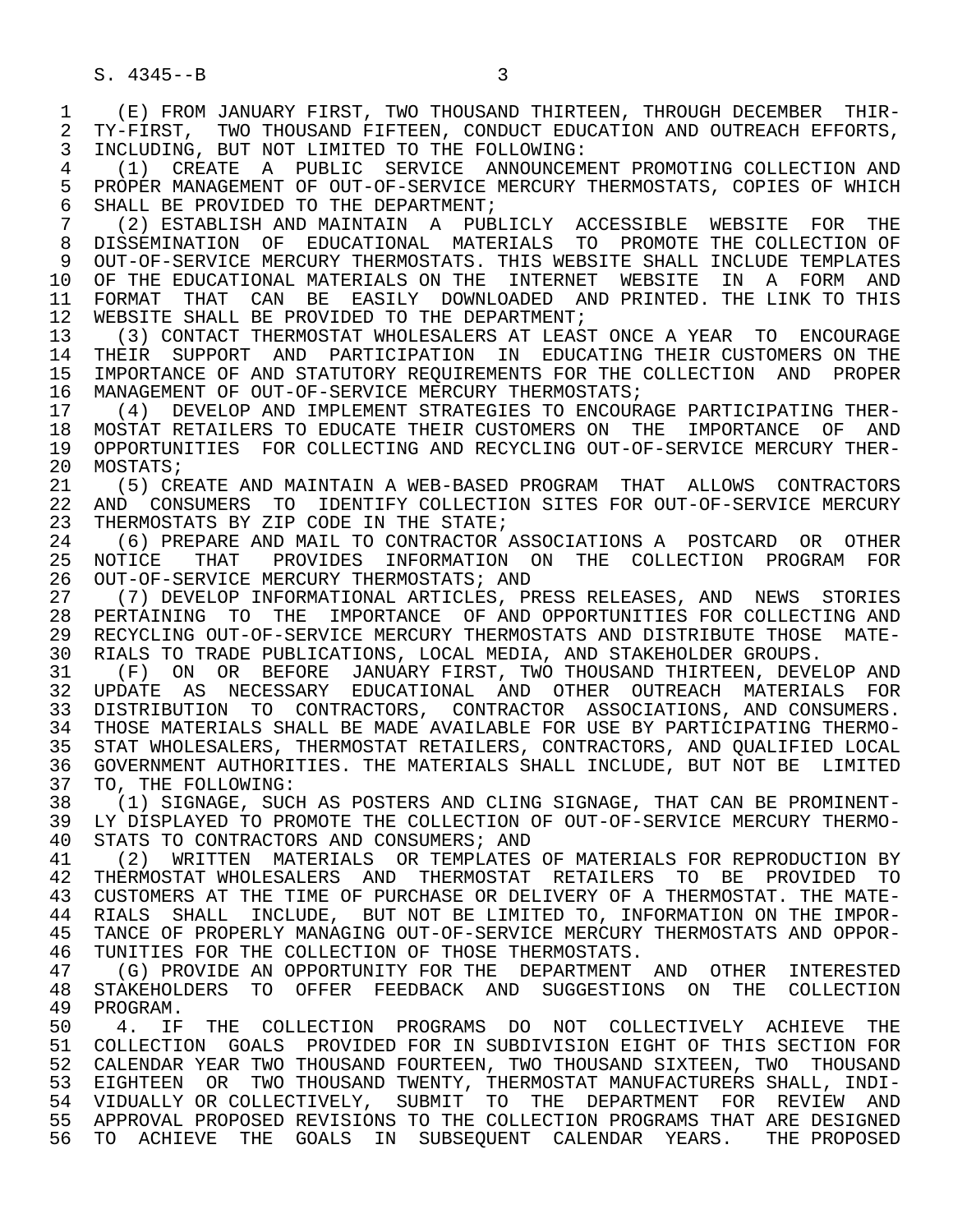1 REVISIONS SHALL BE SUBMITTED TO THE DEPARTMENT WITH THE ANNUAL REPORT<br>2 REOUIRED IN SUBDIVISION SEVEN OF THIS SECTION. 2 REQUIRED IN SUBDIVISION SEVEN OF THIS SECTION.<br>3 5. WITHIN NINETY DAYS AFTER RECEIPT OF THE P.

 3 5. WITHIN NINETY DAYS AFTER RECEIPT OF THE PROPOSED COLLECTION PROGRAM 4 REVISIONS REQUIRED UNDER SUBDIVISION FOUR OF THIS SECTION, THE DEPART-<br>5 MENT SHALL REVIEW AND APPROVE, DISAPPROVE, OR APPROVE WITH MODIFICATIONS 5 MENT SHALL REVIEW AND APPROVE, DISAPPROVE, OR APPROVE WITH MODIFICATIONS<br>6 THE PROPOSED COLLECTION PROGRAM REVISIONS. 6 THE PROPOSED COLLECTION PROGRAM REVISIONS.<br>7 (A) THE DEPARTMENT SHALL APPROVE PROPOSE

7 (A) THE DEPARTMENT SHALL APPROVE PROPOSED REVISIONS IF THE DEPARTMENT<br>8 DETERMINES THAT THE REVISED COLLECTION PROGRAMS WILL COLLECTIVELY 8 DETERMINES THAT THE REVISED COLLECTION PROGRAMS WILL COLLECTIVELY<br>9 ACHIEVE THE COLLECTION GOALS SET FORTH IN SUBDIVISION EIGHT OF THIS 9 ACHIEVE THE COLLECTION GOALS SET FORTH IN SUBDIVISION EIGHT OF THIS<br>10 SECTION. 10 SECTION.<br>11 (B) I

(B) IF THE DEPARTMENT DETERMINES THE REVISED COLLECTION PROGRAMS WILL 12 NOT COLLECTIVELY ACHIEVE THE COLLECTION GOALS SET FORTH IN SUBDIVISION 13 EIGHT OF THIS SECTION, THE DEPARTMENT MAY REQUIRE MODIFICATIONS TO ONE<br>14 OR MORE COLLECTION PROGRAMS THAT THE DEPARTMENT DETERMINES ARE NECESSARY OR MORE COLLECTION PROGRAMS THAT THE DEPARTMENT DETERMINES ARE NECESSARY 15 TO ACHIEVE THE COLLECTION GOALS. MODIFICATIONS REQUIRED BY THE DEPART- 16 MENT MAY INCLUDE IMPROVEMENTS TO OUTREACH AND EDUCATION CONDUCTED UNDER<br>17 THE COLLECTION PROGRAM, EXPANSION OF THE NUMBER AND LOCATION OF THE COLLECTION PROGRAM, EXPANSION OF THE NUMBER AND LOCATION OF 18 COLLECTION SITES ESTABLISHED UNDER THE PROGRAM, MODIFICATION OF THE 19 ROLES OF PARTICIPANTS, AND A FIVE DOLLAR FINANCIAL INCENTIVE IN THE FORM 20 OF EITHER CASH OR A COUPON OFFERED BY THE MANUFACTURER TO CONTRACTORS<br>21 AND CONSUMERS FOR EACH OUT-OF-SERVICE MERCURY THERMOSTAT RETURNED TO A 21 AND CONSUMERS FOR EACH OUT-OF-SERVICE MERCURY THERMOSTAT RETURNED TO A 22 COLLECTION SITE. 22 COLLECTION SITE.<br>23 (C) PRIOR TO I

 23 (C) PRIOR TO ISSUING ANY DECISION UNDER THIS SUBDIVISION, THE DEPART- 24 MENT SHALL CONSULT WITH THERMOSTAT MANUFACTURERS AND OTHER INTERESTED<br>25 GROUPS. GROUPS.

26 (D) THERMOSTAT MANUFACTURERS SHALL BEGIN THE PROCESS TO IMPLEMENT<br>27 COLLECTION PROGRAM REVISIONS APPROVED BY THE DEPARTMENT, WITH OR WITHOUT 27 COLLECTION PROGRAM REVISIONS APPROVED BY THE DEPARTMENT, WITH OR WITHOUT 28 MODIFICATIONS, WITHIN NINETY DAYS AFTER APPROVAL. 28 MODIFICATIONS, WITHIN NINETY DAYS AFTER APPROVAL.<br>29 (E) IF THE PROGRAM REVISIONS ARE DISAPPROVE

29 (E) IF THE PROGRAM REVISIONS ARE DISAPPROVED, THE DEPARTMENT SHALL<br>30 NOTIFY THE THERMOSTAT MANUFACTURERS IN WRITING AS TO THE REASONS FOR THE 30 NOTIFY THE THERMOSTAT MANUFACTURERS IN WRITING AS TO THE REASONS FOR THE 31 DISAPPROVAL. THE THERMOSTAT MANUFACTURERS SHALL HAVE THIRTY-FIVE DAYS TO 31 DISAPPROVAL. THE THERMOSTAT MANUFACTURERS SHALL HAVE THIRTY-FIVE DAYS TO 32 SUBMIT A NEW COLLECTION PROGRAM REVISION. 32 SUBMIT A NEW COLLECTION PROGRAM REVISION.<br>33 6. NO LATER THAN SEPTEMBER FIRST, TWO T

33 6. NO LATER THAN SEPTEMBER FIRST, TWO THOUSAND THIRTEEN, AND NO LATER<br>34 THAN SEPTEMBER FIRST OF EACH YEAR THEREAFTER, EACH THERMOSTAT MANUFAC-34 THAN SEPTEMBER FIRST OF EACH YEAR THEREAFTER, EACH THERMOSTAT MANUFAC-<br>35 TURER SHALL, INDIVIDUALLY OR COLLECTIVELY WITH OTHER THERMOSTAT MANUFAC-TURER SHALL, INDIVIDUALLY OR COLLECTIVELY WITH OTHER THERMOSTAT MANUFAC- 36 TURERS, SUBMIT A MID-TERM REPORT ON ITS COLLECTION PROGRAM TO THE 37 DEPARTMENT COVERING THE SIX-MONTH PERIOD BEGINNING ON JANUARY FIRST OF<br>38 THE YEAR IN WHICH THE REPORT IS DUE. THE MID-TERM REPORT SHALL IDENTIFY 38 THE YEAR IN WHICH THE REPORT IS DUE. THE MID-TERM REPORT SHALL IDENTIFY<br>39 THE NUMBER OF OUT-OF-SERVICE MERCURY THERMOSTATS COLLECTED UNDER THE 39 THE NUMBER OF OUT-OF-SERVICE MERCURY THERMOSTATS COLLECTED UNDER THE 40 PROGRAM AND A LISTING OF ALL COLLECTION SITES IN THE STATE. 40 PROGRAM AND A LISTING OF ALL COLLECTION SITES IN THE STATE.<br>41 7. NO LATER THAN APRIL FIRST, TWO THOUSAND FOURTEEN, AND I

41 T. NO LATER THAN APRIL FIRST, TWO THOUSAND FOURTEEN, AND NO LATER THAN 42 APRIL FIRST OF EACH YEAR THEREAFTER, EACH THERMOSTAT MANUFACTURER SHALL, 42 APRIL FIRST OF EACH YEAR THEREAFTER, EACH THERMOSTAT MANUFACTURER SHALL,<br>43 INDIVIDUALLY OR COLLECTIVELY WITH OTHER THERMOSTAT MANUFACTURERS, SUBMIT 43 INDIVIDUALLY OR COLLECTIVELY WITH OTHER THERMOSTAT MANUFACTURERS, SUBMIT<br>44 AN ANNUAL REPORT ON ITS COLLECTION PROGRAM TO THE DEPARTMENT COVERING 44 AN ANNUAL REPORT ON ITS COLLECTION PROGRAM TO THE DEPARTMENT COVERING<br>45 THE ONE-YEAR PERIOD ENDING DECEMBER THIRTY-FIRST OF THE PREVIOUS YEAR. THE ONE-YEAR PERIOD ENDING DECEMBER THIRTY-FIRST OF THE PREVIOUS YEAR. 46 EACH REPORT SHALL BE POSTED ON THE MANUFACTURER'S OR PROGRAM OPERATOR'S<br>47 RESPECTIVE INTERNET WEBSITE. THE ANNUAL REPORT SHALL INCLUDE, BUT NOT BE 47 RESPECTIVE INTERNET WEBSITE. THE ANNUAL REPORT SHALL INCLUDE, BUT NOT BE 48 LIMITED TO, THE FOLLOWING: 48 LIMITED TO, THE FOLLOWING:<br>49 (A) THE NUMBER OF OU

49 (A) THE NUMBER OF OUT-OF-SERVICE MERCURY THERMOSTATS COLLECTED AND 49 (A) THE NUMBER OF OUT-OF-SERVICE MERCURY THERMOSTATS COLLECTED AND 50 MANAGED UNDER THIS SECTION DURING THE PREVIOUS CALENDAR YEAR;<br>51 (B) THE ESTIMATED TOTAL AMOUNT OF MERCURY CONTAINED IN THE

51 (B) THE ESTIMATED TOTAL AMOUNT OF MERCURY CONTAINED IN THE OUT-OF-SER-<br>52 VICE MERCURY THERMOSTATS COLLECTED UNDER THIS SECTION DURING THE PREVI-VICE MERCURY THERMOSTATS COLLECTED UNDER THIS SECTION DURING THE PREVI-53 OUS CALENDAR YEAR;<br>54 (C) THE NUMBER OF

 54 (C) THE NUMBER OF OUT-OF-SERVICE MERCURY THERMOSTATS COLLECTED IN EACH 55 OTHER STATE DURING THE PREVIOUS CALENDAR YEAR;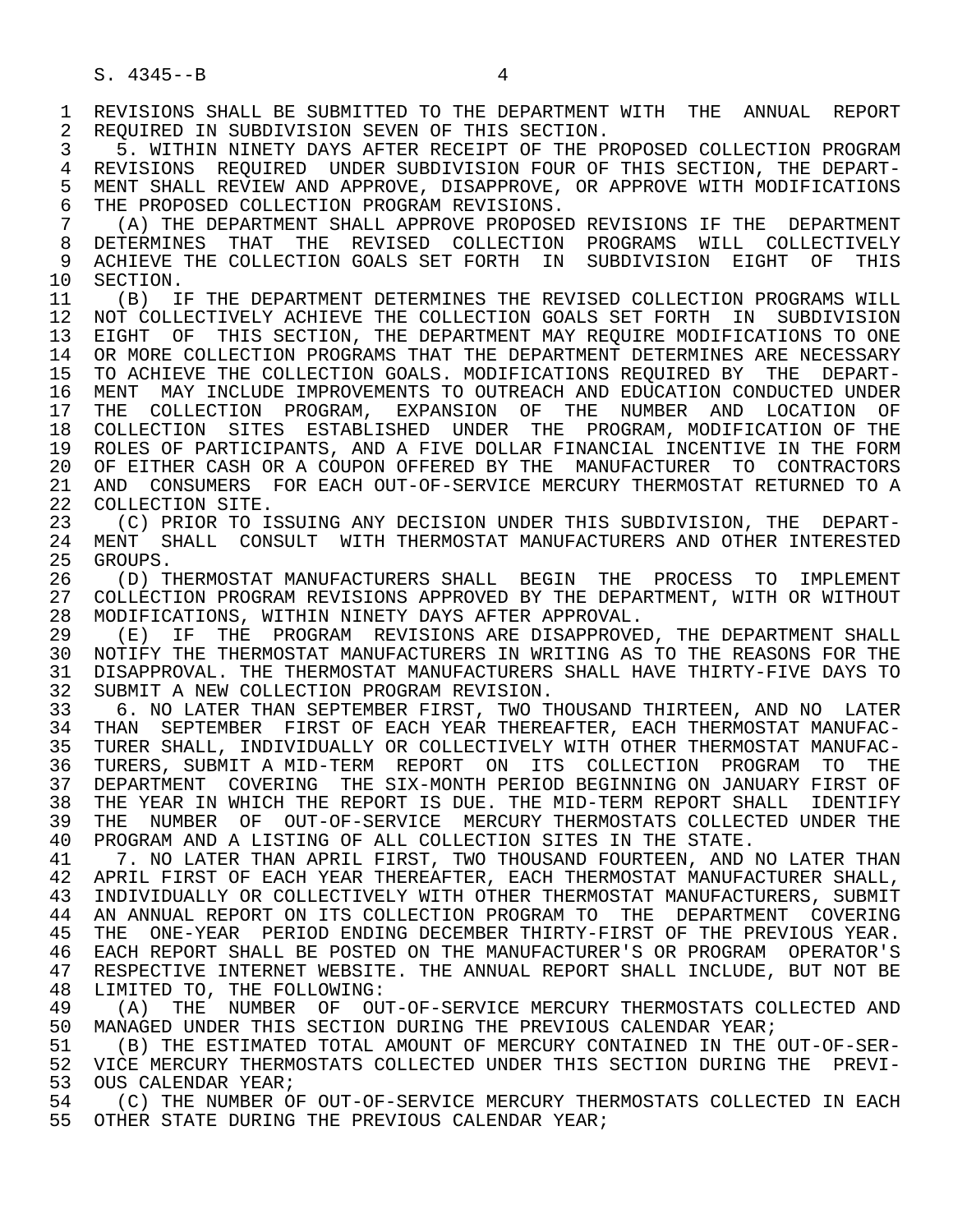1 (D) AN EVALUATION OF THE EFFECTIVENESS OF THE COLLECTION PROGRAM,<br>2 INCLUDING BUT NOT LIMITED TO ITS EFFECTIVENESS RELATIVE TO OTHER STATES; 2 INCLUDING BUT NOT LIMITED TO ITS EFFECTIVENESS RELATIVE TO OTHER STATES;<br>3 (E) A LIST OF ALL THERMOSTAT WHOLESALERS, CONTRACTORS, OUALIFIED LOCAL (E) A LIST OF ALL THERMOSTAT WHOLESALERS, CONTRACTORS, OUALIFIED LOCAL 4 GOVERNMENT AUTHORITIES, AND THERMOSTAT—RETAILERS—PARTICIPATING IN THE SUPERTY OF THE RETAILLERY OF 5 PROGRAM AS MERCURY THERMOSTAT COLLECTION SITES AND THE NUMBER OF<br>6 OUT-OF-SERVICE MERCURY THERMOSTATS RETURNED BY EACH; 6 OUT-OF-SERVICE MERCURY THERMOSTATS RETURNED BY EACH;<br>7 (F) AN ACCOUNTING OF THE PROGRAM'S ADMINISTRATIVE 7 (F) AN ACCOUNTING OF THE PROGRAM'S ADMINISTRATIVE COSTS;<br>8 (G) A DESCRIPTION OF OUTREACH STRATEGIES EMPLOYED UNDER 8 (G) A DESCRIPTION OF OUTREACH STRATEGIES EMPLOYED UNDER PARAGRAPH (E)<br>9 OF SUBDIVISION THREE OF THIS SECTION; 9 OF SUBDIVISION THREE OF THIS SECTION;<br>10 (H) EXAMPLES OF OUTREACH AND EDUCAT 10 (H) EXAMPLES OF OUTREACH AND EDUCATIONAL MATERIALS USED UNDER PARA-<br>11 GRAPH (F) OF SUBDIVISION THREE OF THIS SECTION; 11 GRAPH (F) OF SUBDIVISION THREE OF THIS SECTION;<br>12 (I) THE INTERNET WEBSITE ADDRESS OR ADDRESSE 12 (I) THE INTERNET WEBSITE ADDRESS OR ADDRESSES WHERE THE ANNUAL REPORT 13 MAY BE VIEWED ONLINE; 13 MAY BE VIEWED ONLINE;<br>14 (J) A DESCRIPTION O 14 (J) A DESCRIPTION OF HOW THE OUT-OF-SERVICE MERCURY THERMOSTATS WERE<br>15 MANAGED; 15 MANAGED;<br>16 (K) A 16 (K) ANY MODIFICATIONS THAT THE THERMOSTAT MANUFACTURER HAS MADE OR IS<br>17 PLANNING TO MAKE IN ITS COLLECTION PROGRAM; AND 17 PLANNING TO MAKE IN ITS COLLECTION PROGRAM; AND 18 (L) THE IDENTIFICATION OF A COLLECTION PROGRAM 18 (L) THE IDENTIFICATION OF A COLLECTION PROGRAM CONTACT AND THE BUSI-<br>19 NESS PHONE NUMBER, MAILING ADDRESS, AND E-MAIL ADDRESS FOR THE CONTACT. 19 NESS PHONE NUMBER, MAILING ADDRESS, AND E-MAIL ADDRESS FOR THE CONTACT.<br>20 8. THE COLLECTION PROGRAMS ESTABLISHED BY THERMOSTAT MANUFACTURER 20 8. THE COLLECTION PROGRAMS ESTABLISHED BY THERMOSTAT MANUFACTURERS<br>21 UNDER THIS SECTION SHALL BE DESIGNED TO COLLECTIVELY ACHIEVE THE FOLLOW-21 UNDER THIS SECTION SHALL BE DESIGNED TO COLLECTIVELY ACHIEVE THE FOLLOW-<br>22 ING STATEWIDE GOALS: 22 ING STATEWIDE GOALS:<br>23 (A) FOR CALENDAR Y (A) FOR CALENDAR YEAR TWO THOUSAND THIRTEEN, THE COLLECTION OF AT 24 LEAST SEVENTY-FIVE HUNDRED MERCURY THERMOSTATS TAKEN OUT OF SERVICE IN<br>25 THE STATE DURING THE CALENDAR YEAR THE STATE DURING THE CALENDAR YEAR. 26 (B) FOR CALENDAR YEAR TWO THOUSAND FOURTEEN, THE COLLECTION OF AT<br>27 LEAST TWENTY-TWO THOUSAND FIVE HUNDRED MERCURY THERMOSTATS TAKEN OUT OF 27 LEAST TWENTY-TWO THOUSAND FIVE HUNDRED MERCURY THERMOSTATS TAKEN OUT OF<br>28 SERVICE IN THE STATE DURING THE CALENDAR YEAR. 28 SERVICE IN THE STATE DURING THE CALENDAR YEAR.<br>29 (C) FOR CALENDAR YEARS TWO THOUSAND FIFTEEN ! 29 (C) FOR CALENDAR YEARS TWO THOUSAND FIFTEEN THROUGH TWO THOUSAND TWEN-<br>30 TY-TWO, THE COLLECTION GOALS SHALL BE ESTABLISHED BY THE DEPARTMENT, THE TY-TWO, THE COLLECTION GOALS SHALL BE ESTABLISHED BY THE DEPARTMENT. THE 31 DEPARTMENT SHALL ESTABLISH COLLECTION GOALS NO LATER THAN NOVEMBER<br>32 FIRST, TWO THOUSAND FOURTEEN FOR CALENDAR YEAR TWO THOUSAND FIFTEEN, AND 32 FIRST, TWO THOUSAND FOURTEEN FOR CALENDAR YEAR TWO THOUSAND FIFTEEN, AND 33 NOVEMBER FIRST ANNUALLY THEREAFTER FOR EACH SUBSEQUENT YEAR. THE 34 COLLECTION GOALS ESTABLISHED BY THE DEPARTMENT SHALL MAXIMIZE THE ANNUAL 35 COLLECTION OF OUT-OF-SERVICE MERCURY THERMOSTATS IN THE STATE. IN DEVEL- 36 OPING THE COLLECTION GOALS, THE DEPARTMENT SHALL TAKE INTO ACCOUNT, AT A 37 MINIMUM, (I) THE EFFECTIVENESS OF COLLECTION PROGRAMS FOR OUT-OF-SERVICE 38 MERCURY THERMOSTATS IN THE STATE AND OTHER STATES, INCLUDING EDUCATION<br>39 AND OUTREACH EFFORTS, (II) COLLECTION REOUIREMENTS IN OTHER STATES, 39 AND OUTREACH EFFORTS, (II) COLLECTION REQUIREMENTS IN OTHER STATES,<br>40 (III) ANY REPORTS OR STUDIES ON THE NUMBER OF OUT-OF-SERVICE MERCURY (III) ANY REPORTS OR STUDIES ON THE NUMBER OF OUT-OF-SERVICE MERCURY 41 THERMOSTATS THAT ARE AVAILABLE FOR COLLECTION INTHISSTATE, OTHER 42 STATES: AND NATIONALLY, AND (IV) OTHER FACTORS, PRIOR TO ESTABLISHING 42 STATES, AND NATIONALLY, AND (IV) OTHER FACTORS. PRIOR TO ESTABLISHING<br>43 THE COLLECTION GOALS. THE DEPARTMENT SHALL CONSULT WITH STAKEHOLDER 43 THE COLLECTION GOALS, THE DEPARTMENT SHALL-CONSULT-WITH-STAKEHOLDER<br>44 GROUPS THAT INCLUDE, AT A MINIMUM, REPRESENTATIVES OF THERMOSTAT 44 GROUPS THAT INCLUDE, AT A MINIMUM, REPRESENTATIVES OF THERMOSTAT<br>45 MANUFACTURERS, ENVIRONMENTAL GROUPS, THERMOSTAT-WHOLESALERS, CONTRAC-MANUFACTURERS, ENVIRONMENTAL GROUPS, THERMOSTAT WHOLESALERS, CONTRAC-

46 TORS, AND THERMOSTAT RETAILERS.<br>47 9 ALL CONTRACTORS, THERMOSTAT 47 9. ALL CONTRACTORS, THERMOSTAT WHOLESALERS, THERMOSTAT MANUFACTURERS,<br>48 AND THERMOSTAT RETAILERS PARTICIPATING IN THE PROGRAM SHALL HANDLE AND 48 AND THERMOSTAT RETAILERS PARTICIPATING IN THE PROGRAM SHALL HANDLE AND<br>49 MANAGE THE OUT-OF-SERVICE MERCURY THERMOSTATS IN A MANNER THAT IS 49 MANAGE THE OUT-OF-SERVICE MERCURY THERMOSTATS IN A MANNER THAT IS<br>50 CONSISTENT WITH THE PROVISIONS OF THE COLLECTION, TREATMENT AND DISPOSAL 50 CONSISTENT WITH THE PROVISIONS OF THE COLLECTION, TREATMENT AND DISPOSAL<br>51 OF REFUSE AND OTHER SOLID WASTE AS REGULATED BY THE DEPARTMENT.

51 OF REFUSE AND OTHER SOLID WASTE AS REGULATED BY THE DEPARTMENT.<br>52 10. ON AND AFTER JULY FIRST, TWO THOUSAND THIRTEEN, NO T 52 10. ON AND AFTER JULY FIRST, TWO THOUSAND THIRTEEN, NO THERMOSTAT<br>53 WHOLESALER SHALL SELL, OFFER TO SELL, DISTRIBUTE, OR OFFER TO DISTRIBUTE 53 WHOLESALER SHALL SELL, OFFER TO SELL, DISTRIBUTE, OR OFFER TO DISTRIBUTE<br>54 THERMOSTATS UNLESS THE WHOLESALER: 54 THERMOSTATS UNLESS THE WHOLESALER:<br>55 (A) PARTICIPATES AS A COLLECTION

 55 (A) PARTICIPATES AS A COLLECTION SITE FOR OUT-OF-SERVICE MERCURY THER- 56 MOSTATS;